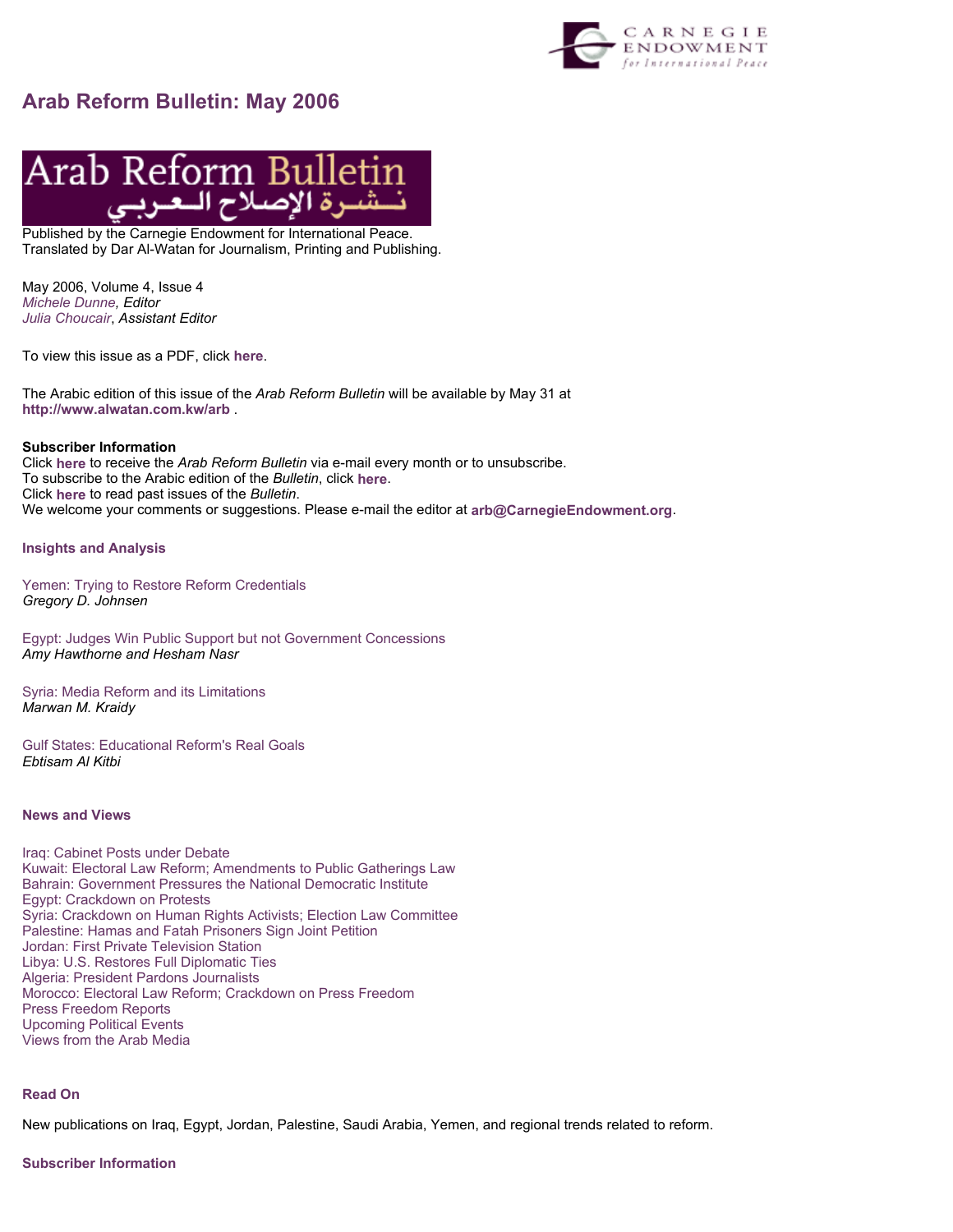#### **Insights and Analysis**

# **Yemen: Trying to Restore Reform Credentials**

#### *Gregory D. Johnsen*

President Ali Abdullah Saleh's bid for reelection is requiring more effort than anticipated for a man in his twenty-eighth year of power—but not because he faces real competition. He is unlikely to face a serious challenger in the September presidential election, as none of the eleven potential candidates seem capable of gaining the requisite approval vote from the two house of parliament. The parliamentary vote, which could come as early as June, requires that at least 5 percent of the 301-seat elected assembly and 5 percent of the 111-seat appointed consultative council support a candidate before his name may be placed on the ballot.

The constitution does require that at least two candidates participate in the election, but it is unlikely Saleh will face anything other than a token opponent. So far none of the potential challengers has been endorsed by a political party. During the last presidential elections in 1999, Saleh squared off against a member of his own General People's Congress (GPC) party, while the largest opposition party, Islah, nominated Saleh as its candidate. Not surprisingly, Saleh won in a landslide.

Still, this year's campaign has been more complicated than that of 1999 because Saleh has to win over more than just his domestic constituents. He also has to convince the United States that he is serious about reform if he wants to continue to receive the substantial financial support Yemen will need in the coming years.

Saleh's problems with the external audience became apparent when he visited Washington in November 2005, expecting to be honored as an important ally in the war on terror. Instead he was criticized for corruption in his government and the erosion of democracy. Yemen was suspended from one U.S. assistance program, while the World Bank cut its aid package by one third, from \$420 to \$280 million.

Then in early February 2006 his reputation in the United States deteriorated even further when 23 prisoners, including 13 Al Qaeda suspects, broke out of a prison in Sanaa. Yemen has been able to do little to dispel the general assumption that the prisoners had help on the inside. In an interview with the pan-Arab daily *Al Hayat* later that month, Saleh said contacts were underway with the escapees, and nine of them have since been re-captured. But suspicions about Saleh still linger in Washington.

Saleh attempted to burnish his credentials as a reformer and reverse some of the damage to his reputation by reshuffling his cabinet on February 11. While most of the new appointees were uncharismatic bureaucrats, he did name a handful of women and reformers to the cabinet in an attempt to demonstrate that things were changing in Yemen. Saleh named reformers to head up the Ministries of Finance and Information, Saif Al Asali and Hassan Ahmad Al Lawzi respectively. These are two of the most important ministries to foreign governments and institutions worried about corruption and lack of freedom in Yemen. Al Asali supports the same type of economic reforms that the International Monetary Fund and the World Bank have been pushing for in Yemen. Al Lawzi is a popular poet who was expected to reverse some of the recent infringements on press freedoms.

Saleh also doubled the number of women in his cabinet. He replaced his outgoing Minister of Human Rights, Amat Al Suswah, with another woman, Khadija Al Hayshami. Al Suswah, who was extremely popular with western governments, was tapped by Kofi Annan to head the Arab office of the UNDP. He also named Amat Al Raziq Hamad, the highest ranking woman in the GPC, as Minister of Social Affairs.

One of the other major changes intended for western consumption was the replacement of General Yahya Al Amri as the governor of Sadah, epicenter of the low-level Al Huthi insurgency since 2004. Al Amri played a major role in sparking the initial fighting. He was replaced by General Yahya Al Shami, who presided over the release of 627 Al Huthi followers from prison as a goodwill gesture in early March.

Three months later, however, it is clear that these appointments have had little real impact. Sporadic fighting between the government and Al Huthi's followers broke out again in April, threatening the fragile truce. Al Asali and Al Lawzi have been ineffective in orchestrating significant changes in the financial and information realms; major economic reforms seem as far away as ever, while the trial of one journalist and the harassment of others continue. Observers inside and outside Yemen see clearly that Saleh's recent moves were little more than cosmetic. Thus, while he will stroll to an election victory in September, Saleh still has far to go to convince the United States that he is serious about change in Yemen.

*Gregory D. Johnsen, a former Fulbright Fellow in Yemen, is an entering Ph.D. candidate in History and Middle Eastern and Islamic studies at New York University.* 

*Return to table of contents. Printer-friendly version.*

#### *Amy Hawthorne and Hesham Nasr*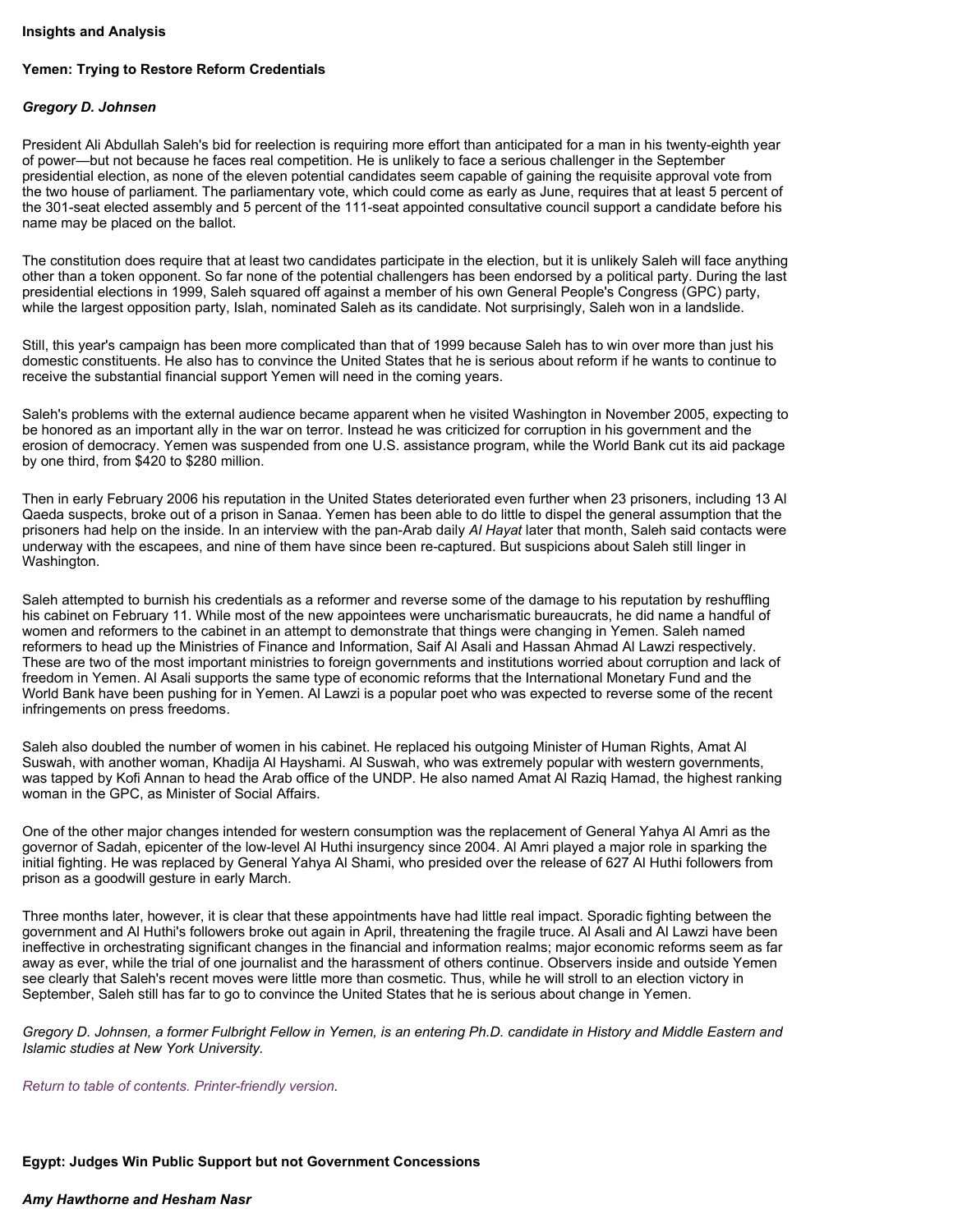After a few months of quiet, Egypt's judicial independence movement in recent weeks has surged forward into a major confrontation with the Supreme Judicial Council, which pro-reform judges view as too closely aligned with the executive branch. Responding to the Council's impeachment proceedings against prominent reformist judges Hisham Al Bastawisy and Mahmoud Mekki for allegedly accusing other judges of committing election fraud, judges staged a mass sit-in at the Cairo Judges Club. Hundreds of protestors took to the streets in solidarity. Thousands of security forces were dispatched to break up the protests, leading to hundreds of arrests and reported beatings. The case became further complicated after Al Bastawisy suffered a heart attack on May 17. Although the two judges have become popular heroes and may even prevail in the present conflict, the movement's core goal of a new law to protect judicial independence is likely to remain elusive.

The judges launched their drive for change at a raucous assembly in May 2005 when they threatened to boycott their supervision of the fall 2005 elections unless the government met their demands for a new law and other reforms. So far, their main achievement has been to build a constituency by—quite atypically for judges—playing high-profile national politics. First, the movement's leaders astutely added to their rather insular agenda—ending Ministry of Justice control over the judiciary's budget, having the judiciary elect court presidents, and establishing the Judges Club, not the Supreme Judicial Council, as the official representative of jurists' interests—the more widely-shared goals of clean elections, ending the state of emergency, and protecting civil liberties. They used the mass media to disseminate their messages, issued scathing reports on the government's conduct of 2005 elections, threatened mass strikes, and forged ties with sympathetic legislators (mostly from the opposition). The Club also re-elected its pro-reform leadership in December 2005. These actions, along with the historic prestige of the judiciary and the nationalist colorations of key reformist judges, have made the movement Egypt's most respected reform force. The Muslim Brotherhood, political parties, the Bar Association, and other civil society groups, as well as many prominent journalists, champion their cause. The Judges Club's activism also has inspired ripples of defiance within other professional associations seeking to break free of state control.

The judges have not, however, yet won any concessions from the government, due partly to weaknesses in their movement. There is no action on a new law (a draft has been pending since 1991); the Club has not been able to compel the Supreme Judicial Council (which must review the draft law before it is sent to Parliament) to agree to Club's demands or even to issue its opinion on the legislation. The Judges Club ultimately backed down on its threat to refuse to oversee voting, depriving the movement of a key bargaining chip. Before the September presidential election, the Presidential Election Commission, under pressure from the Ministry of Justice, disqualified some 1,000 judges (reportedly those deemed too supportive of reform) as polling station chairmen. By the parliamentary elections a month later, rank-and-file judges, fearful of being on a ministry black list, signaled their readiness to fulfill their election duties. Threats of national court strikes have not materialized either, due to many jurists' creed that to maintain public trust they must stay far away from politics.

Fissures within the judiciary—most of Egypt's 8,000 judges endorse the reform agenda, but are essentially loyal state employees, leaving only a few hundred genuine activists—hinder the mobilization necessary to make the government truly feel the heat. The government reinforces such divisions with its official position that the dispute is simply an internal conflict between the Judges Club and the Supreme Judicial Council. Outside groups may not be dependable enough allies to press hard for reforms, especially those most important to ordinary judges. For example, despite prominent Bar Association members' loud backing of reformist judges, the Association has ignored the pervasive problem of lawyers assaulting judges in the courtroom. In fact, it was anger over an attack on an Alexandria judge last April that spurred so many judges to rally for reform.

The media's enthusiasm for the judges' cause may also be shallow. Many newspapers continue to publish articles whipping up public sentiment in favor of guilt or innocence in pending cases and disclosing confidential court information; the journalists' association refuses to punish these ethical and legal violations, which severely complicate judges' daily work. Such harassment of the judiciary triggers concerns that the judges' seemingly supportive coalition actually may be a collection of groups aligned against the regime and seeking to ride the judges' coattails, rather than a genuine movement for judicial independence and dignity and the rule of law. If such concerns prove true, then the brave activist judges will have to battle the state alone, reinforcing the executive's power as the ultimate arbiter in a divided and weak political society.

*Amy Hawthorne is Director of the Hollings Center for International Dialogue. Hesham Nasr is completing his PhD in law.*

*Return to table of contents. Printer-friendly version.*

# **Syria: Media Reform and Its Limitations**

# *Marwan M. Kraidy*

The Syrian media sector is schizophrenic. On the one hand, Syrian musalsalat (television serials) are considered the best in the Arab world and compete head-to-head with their famed Egyptian counterparts. On the other hand, Syrian news and public affairs programming wallows in a protracted crisis exacerbated by an increasingly hostile geopolitical context and the Syrian-Lebanese media war that erupted after the assassination of former Lebanese Prime Minister Rafiq Hariri. Prompted by news that few Syrians watch state television news, Syrian writer Anwar Al Qassem commented in the London daily *Al Quds Al Arabi* that the motto of Syrian television appears to be "See not, hear not, speak not." External challenges and loss of audience have driven Syrian media reform attempts, focusing on both the structure of the sector and the screen appearance of Syrian television. The question now is whether Syrian officials can apply to news the policies that produced successful television drama.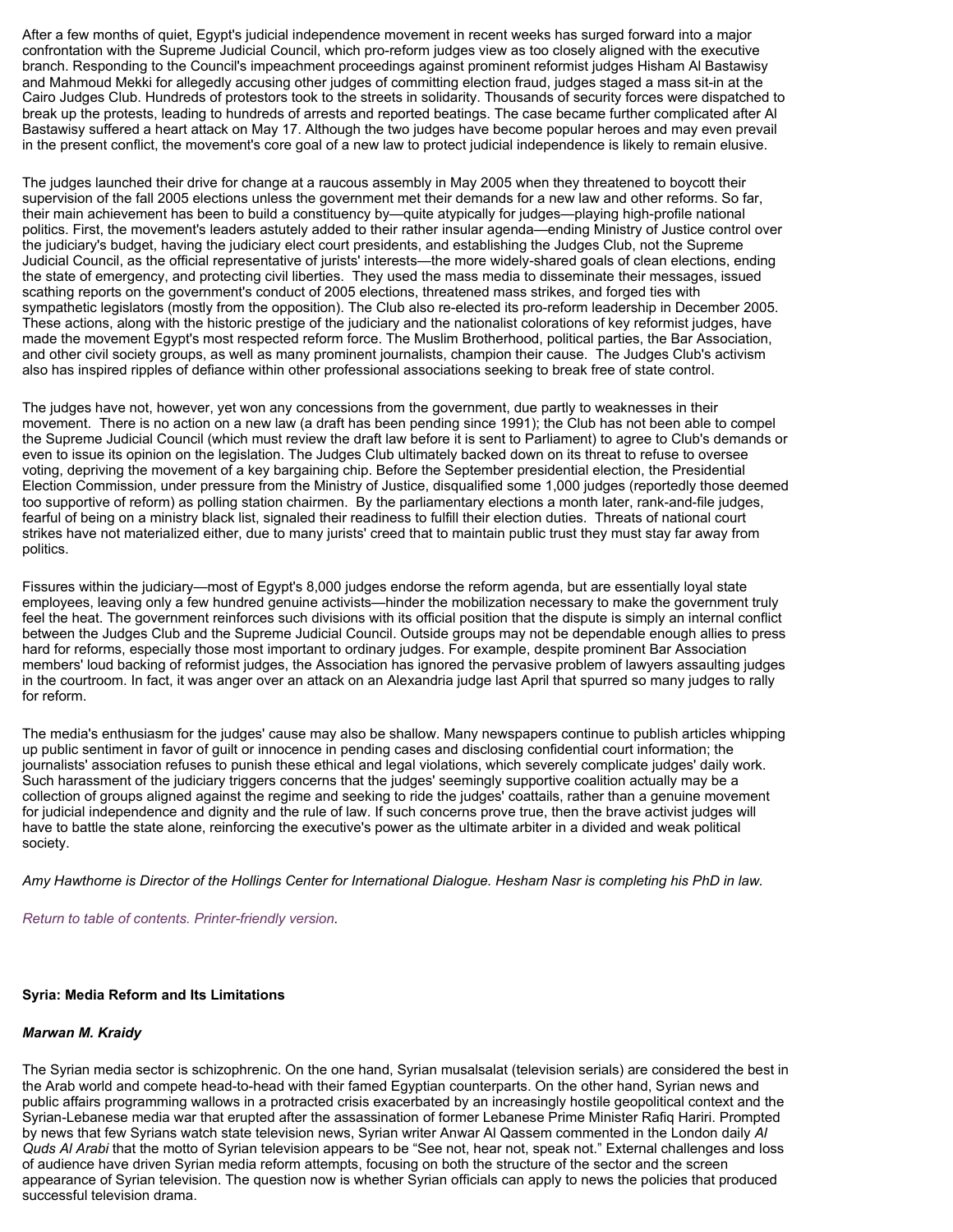Syrian television drama is a stunning success story. Since the 1980s, the Syrian state has offered its production facilities to private directors in return for rights of first broadcast. This drew film makers and writers whose training in Soviet film realism led to stunning videography, solid dialogue, and engaging treatment of historical themes. This in turn attracted Gulf television programmers, who filled their Ramadan schedules with Syrian drama. Increased profits and recognition have emboldened the industry to tackle controversial contemporary issues such as terrorism and AIDS. This success has rattled the Egyptian television industry but also led some venerable figures such as Mohammed Ukasha, Egypt's leading drama writer and director, to collaborate with Syrian actors and directors.

Because Syrian officials have been either reluctant or unable to apply to news and current affairs the lessons of the drama sector, however, Syrian news lags far behind. Following the February 2005 Hariri assassination, Lebanese television networks such as the Lebanese Broadcasting Corporation (LBC) and Future Television (FTV) accused Syria of having played a role in the assassination of Hariri. In addition to their leading status in Lebanon's terrestrial television landscape, both LBC and FTV have influential satellite channels with significant followings among Syrians and other Arab viewers. With its small following, Syrian state television was no match.

While Syrians, like most Arab viewers, gravitated to LBC's entertainment programs, they were aware of LBC's historically anti-Syrian politics. The surprise came from FTV, whose hitherto accommodating editorial line towards Syria turned vitriolic in the aftermath of the assassination. In its newscasts, talk shows, patriotic music videos, and virtually all other programs, FTV became a full time critic of the Syrian regime, collapsing its terrestrial and satellite broadcasting to become unabashedly "Hariri TV." It is therefore no surprise that newspapers talked of a "divorce" between Future TV and the Syrian public.

In response to these developments, Syrian officials announced an elaborate "plan to modernize media work," mentioned in the final resolution of the summer 2005 Baath Party Congress. Before the congress, then-Information Minister Mehdi Dakhlallah (a former journalist) publicly stated that Syrian newspapers were "unreadable," pressured Syria's chief censor to resign, and called on journalists to insist on "freedom of expression" and to abandon "the vocabulary of confrontation." Dakhlallah declared that Syrian media were in a transition from "dirigiste media" to "media with a purpose."

Structural reforms in the plan include establishing a Syrian Media City in the outskirts of Damascus, allowing privatelyowned Syrian satellite television channels to operate within restrictions, permitting privately-owned FM radio stations, and appointing an increasing number of women in key positions in the sector. The newly-appointed director of Syrian television, Diana Jabbour (a Christian woman and non-member of the Baath), announced that her mission was to "make the screen a bridge between citizens and the state." Bolder steps have included allowing limited and controlled access to official newspapers by Syrian opposition writers—typically critics of corruption and not critics of the regime, the military, or the intelligence services.

While structural reform appears to be gaining steam, efforts to improve the screen image have been largely cosmetic literally. In March, the six thousand employees of the Syrian Radio and Television Commission received a memorandum detailing "international criteria" for the physical appearance of television anchors, hosts, and presenters. Besides banning strong makeup for women, the guidelines stipulated that a television anchor's weight could not exceed the last two numbers of their height, so that a 160 centimeters tall newscaster could not weigh more than 60 kilograms. It is doubtful whether such changes will be sustainable, as they appear to be inspired by the Lebanese television channels (known for using women as visual attractors) rather than by the experience of Syrian television drama, whose success is based on artistic and policy innovation.

*Marwan M. Kraidy is Assistant Professor of International Relations and International Communication at American University in Washington, DC, and a Fellow at the Woodrow Wilson International Center for Scholars in Washington, DC. He is writing a book on the social and political impact of Arab reality television.*

*Return to table of contents. Printer-friendly version.* 

# **Gulf States: Educational Reform's Real Goals**

#### *Ebtisam Al Kitbi*

In recent years the Arab Gulf states— Kuwait, the United Arab Emirates, Bahrain, Qatar, and Oman —have undertaken wide-ranging changes affecting many aspects of life. Among the most prominent areas of change is education, which lays the foundation for cultural, social and political consciousness. Although in general political leaders in the Gulf reject the idea of reform imposed from the outside, paradoxically they are receptive to such reform in the sensitive and critical field of education. A quick look at educational initiatives already underway and those under consideration can shed light on how new curricula will shape the minds of coming generations.

Among the most important changes in the Gulf is increasing reliance on the English language at the university level, despite the fact that English language instruction in elementary and secondary public schools in the region remains weak. The decision to change the language of instruction in the social sciences and humanities to English, although many students lack the required proficiency, has profound implications for education.

It is difficult for students to engage enthusiastically in the detailed discussion required to understand the sophisticated concepts, theories, and debates in the humanities and social sciences when it is clear to them that their English language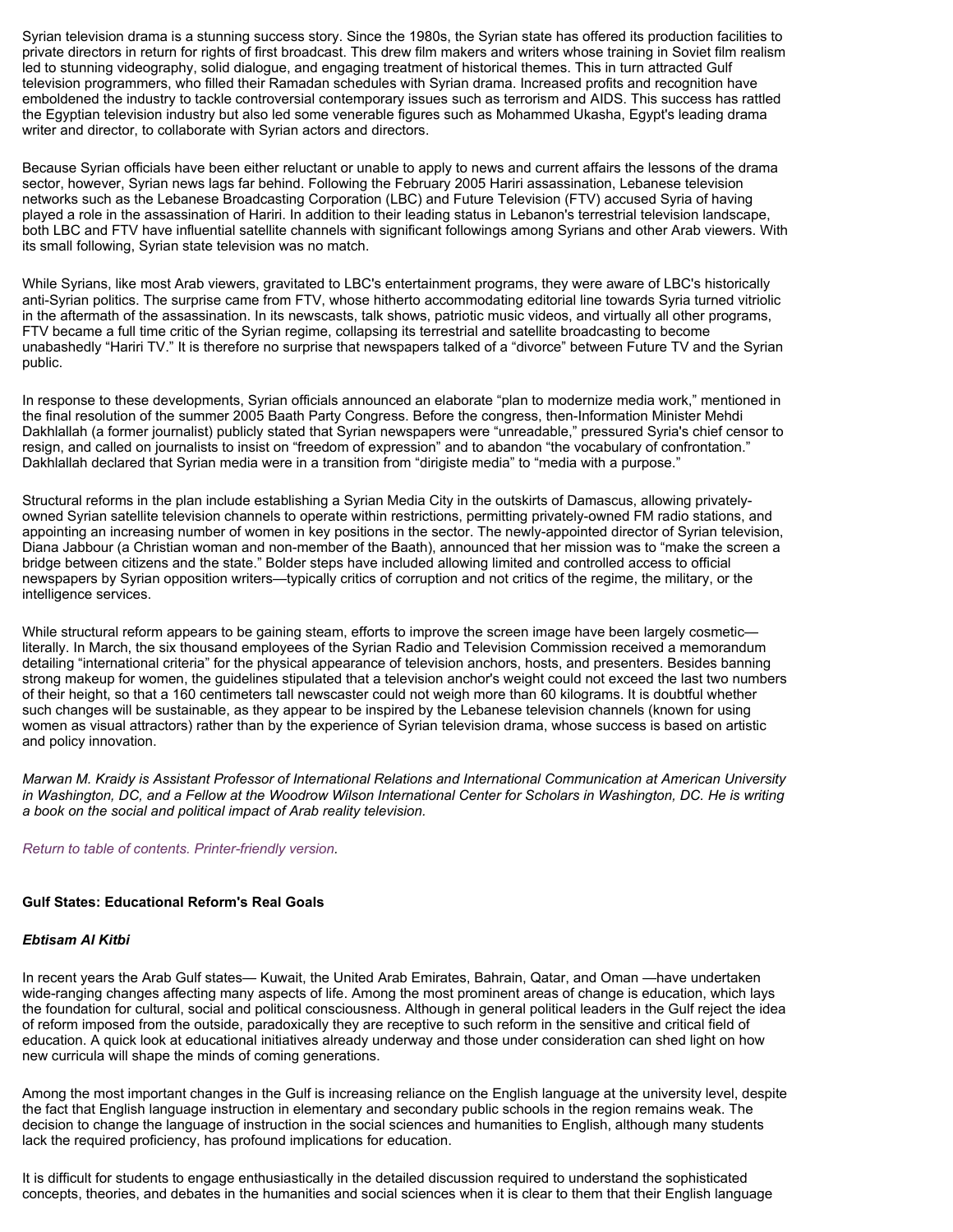skills are not up to the task. Students are likely to question the usefulness of studying in a foreign language when they encounter obstacles that arise from language deficiencies despite their intelligence, motivation, and the effort they expend in scholastic achievement. When students discover that their failure to follow along in the reading material at the required speed, or to achieve acceptable grades in exams, or to produce a well-written research paper are all caused by their deficiency in a foreign language, many will be discouraged and will abandon educational pursuits. This would be an unfortunate societal loss.

With the exception of a small group of outstanding students who master English, many others who will resolve to adopt patience and perseverance in finishing their studies will have to be content with unremarkable scholastic achievement. Naturally, this is not the type of student that the public policies in the Gulf countries aim to produce, nor is it the type of student that is required by the demands of development efforts.

The increasing reliance on English is an example of the sort of proposed changes in educational systems that serve foreign interests more than they serve the societies of the Gulf. The insistence of foreign powers on a change in the educational philosophy in the Arab Gulf region comes within the context of the control and suppression of university youth so that their world view in the future will be compatible with and serve the interests of those powers. It is known that when the interactive relationship between the social and political contexts and the universities is strengthened, internal and external change results—as is made clear by the effective role of students in many Arab and international experiences. Altering the role of higher education neutralizes university students and prevents them from being an effective force for change

Strategic reform of educational systems aiming, in the long run, to bring about an increase in national achievements would require greater cohesion between the coming generations and the issues relevant to the general population. It would also entail opening up space for popular participation in the political sphere and in socio-cultural action. The more the educational system is in step with society and complements public policies, the more the results will serve actual needs in the Gulf States.

*Ebtisam Al Kitbi is assistant professor of political science at the United Arab Emirates University. This article was translated from Arabic by Kevin Burnham.* 

*Return to table of contents. Printer-friendly version.* 

#### **News and Views**

#### **Iraq: Cabinet Posts under Debate**

Disputes among Shiite, Kurdish, and Sunni politicians over the interior and defense portfolios in Iraq are delaying the formation of a government by prime minister-designate Nuri Al Maliki. Factions within the Shiite alliance are also wrangling over three candidates to head the Oil Ministry. Observers believe Maliki may take temporary control of the contested interior and defense portfolios in order to meet the May 22 deadline to form a government. The Sunni bloc has threatened to withdraw from the political process if it fails to receive its fair share in the new government.

In contrast to the discord at the national level, the parliament of Iraq's Kurdish region unanimously approved a 42-member cabinet on May 7 in an unprecedented show of unity between the region's two major parties—the Kurdish Democratic Party (KDP) and the Patriotic Union of Kurdistan (PUK). Nechirvan Barzani of the KDP was appointed prime minister and Omar Fatah of the PUK deputy prime minister.

#### *Return to table of contents.*

#### **Kuwait: Electoral Law Reform; Amendments to Public Gatherings Law**

A heated debate is taking place in Kuwait over the government's proposal to amend the 1962 electoral law to reduce the number of electoral districts from 25 to 10. After weeks of political feuding, the parliament voted on May 16 to refer the electoral reform bill to the Constitutional Court, as suggested by conservative and tribal MPs who oppose the bill. After boycotting the vote because they believe the referral to the Constitutional Court is designed to stall the reform process, proponents of the amendment—the liberal and Islamist MPs—decided on May 17 to interpellate Prime Minister Sheikh Nasser Bin Muhammad Al Sabah, a move that may set the stage either for the dismissal of the cabinet or the dissolution of parliament by the emir. They argue the electoral amendments will make the elections more broadly representative (and less based on sectarian or tribal factors) and will discourage vote buying by undermining candidates who depend on tribal links and the provision of services in smaller districts to win seats. Despite the boycott by more than half of the MPs, all 16 cabinet members were present and voted in favor of referring the issue to the Constitutional Court. Kuwait's legislature has 50 elected deputies, but cabinet members have the right to vote in parliament. Minister of Information Anas Al Rushaid resigned on May 9 in protest against the amendment and was replaced by journalist Muhammad Al Sanousi.

On May 1, Kuwait's Constitutional Court revoked 15 clauses of the Public Gatherings Law No. 65 of 1979, which restricted public gatherings without prior permission from the authorities. The court ruled the law unconstitutional because it violated freedoms stipulated in the constitution. The law was enacted in 1979 by a decree from the late emir after he dissolved parliament. Observers believe this ruling sets a precedent in Kuwait by challenging the emergency powers of the emir; historically the Constitutional Court has shied away from ruling on the constitutionality of laws issued in the absence of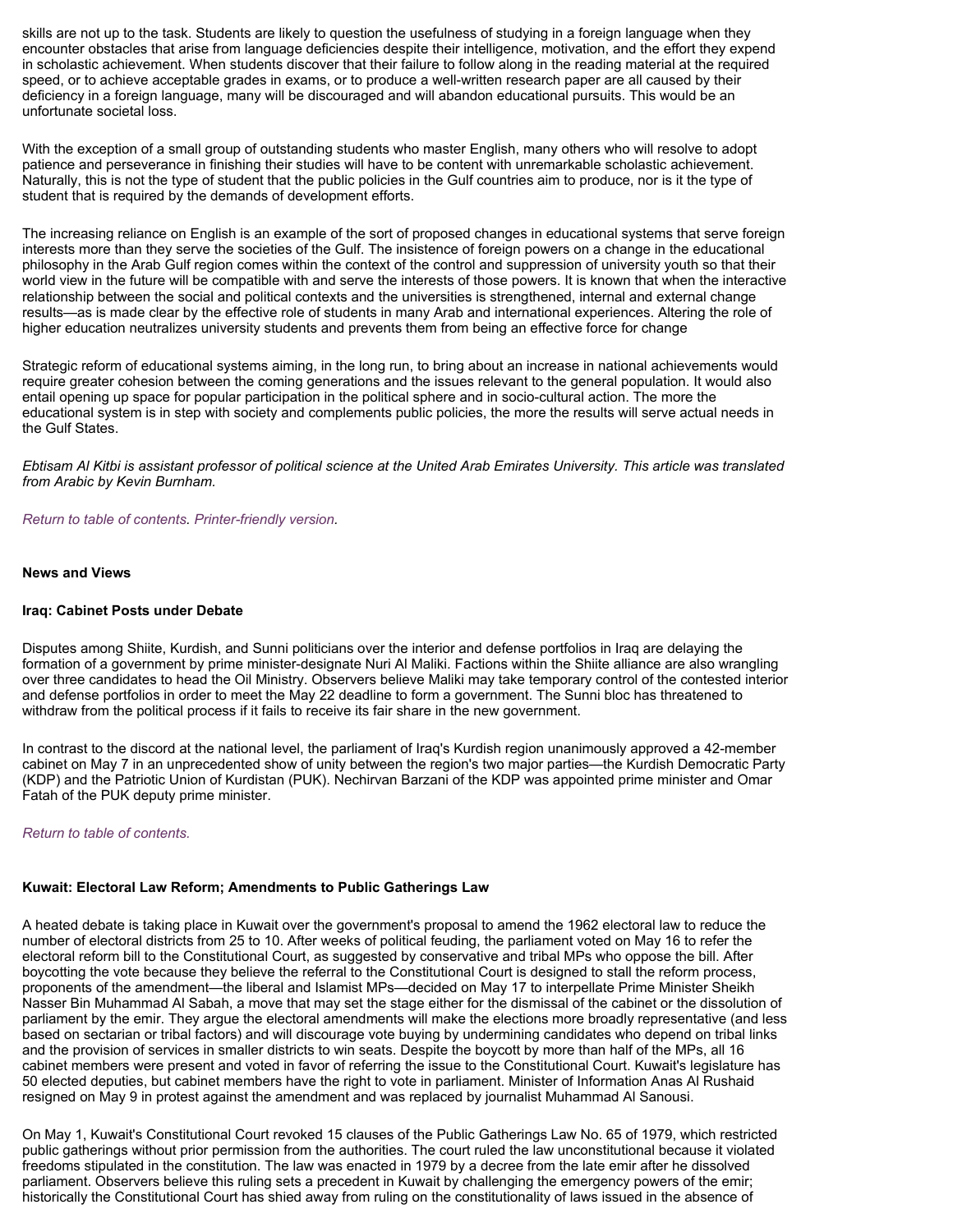# *Return to table of contents.*

# **Bahrain: Government Pressures the National Democratic Institute**

The Bahraini government is attempting to restrict the activities of the National Democratic Institute for International Affairs (NDI), a U.S.-based nonprofit organization that promotes democracy worldwide, ahead of upcoming parliamentary and municipal elections. The head of NDI's office in Bahrain, Fawzi Guleid, was asked by immigration authorities to leave the country by May 12 because his residency had expired. According to Lulwa Al Awadi, head of the governmental Bahrain Institute for Political Development (BIPD), Guleid's residency was not renewed because NDI's activities in Bahrain violate the Law of Political Association which prevents foreign organizations from funding political societies. NDI rejected these accusations and affirmed that it does not fund political societies but rather offers training courses for elected officials and leaders of civic groups, including the political opposition, which recently ended a four-year election boycott. Since its formation in 2005, the BIPD has demanded that NDI seek prior approval of contacts with Bahraini civic groups. NDI has rejected these demands on the basis that it operates independently in all other countries it works in (including nine Arab countries). NDI was invited into Bahrain in early 2002, ahead of Bahrain's first municipal and parliamentary elections in almost three decades. NDI announced it will continue its activities in Bahrain from its Washington office.

# *Return to table of contents.*

# **Egypt: Crackdown on Protests**

Egyptian police and security officers beat and detained participants in a May 11 rally near a Cairo courthouse where two reformist judges were to have appeared in disciplinary proceedings. There were also reports that plainclothes police harassed journalists covering the protests; journalists from Al Jazeera, Reuters, and Qatar national television said they were beaten and their equipment was smashed. Click **here** for more details. According to the Muslim Brotherhood, 300 people were arrested including some of its members, but security officials say only eight people were formally detained. Between April 24 and May 7, approximately 50 other activists were arrested for demonstrating in support of the judges. They face charges of "insulting the president, spreading false rumors, and disturbing public order." Click **here** for more details.

Fifty members of the Muslim Brotherhood were arrested for putting up posters and distributing leaflets protesting a two-year extension of the emergency law on April 30. The law allows indefinite detention without trial, permits trial of civilians in military courts, and limits freedom of speech and association by prohibiting gatherings of more than five people without permission. The law has been renewed every three years since its institution in 1981 after the assassination of President Hosni Mubarak's predecessor Anwar Sadat. Mubarak and Prime Minister Ahmed Nazif have pledged that the emergency law will be replaced by a more specific counter terrorism law.

Commenting on the events, State Department Spokesman Sean McCormack said on May 11 that the United States was deeply concerned about the path of political reform and democracy in Egypt and considered these actions incongruous with the Egyptian government's professed commitment to increased political openness and dialogue. He called on the Egyptian government to allow peaceful demonstrations for reform and civil liberties. Click **here** to read the full statement.

# *Return to table of contents.*

# **Syria: Crackdown on Human Rights Activists; Election Law Committee**

The wave of arrests and trial of human rights activists and opposition figures in recent past months is continuing:

- On May 14, Syrian authorities detained prominent writer and activist Michel Kilo days after he signed a petition calling on the government to improve relations with Lebanon. Kilo has long called for reform in Syria and has criticized the government's involvement in the political affairs of Lebanon.
- On April 30, security agents arrested Fateh Jammous, a prominent member of the Communist Labor Party and a member of the broad coalition of Syrian opposition figures known as the "Damascus Declaration," upon his arrival at Damascus airport from a trip to Europe where he met with other Syrian opposition figures. Jammous served 17 years in prison on charges of belonging to the banned Communist Labor Party before being released in 2000.
- Anwar Al Bunni, lawyer and member of the Human Rights Association in Syria, said on April 23 that Shaher Haissa (detained six months ago on charges of belonging to a banned Islamic group) died due to torture while in police custody. The government said that Haissa died of a stroke.
- Syrian writer Ali Al Abdullah and his son, arrested in April, will stand trial on June 18. Al Abdullah spent six months in jail last year for reading a statement by the exiled leader of the banned Muslim Brotherhood at the Al Atassi forum's meeting in Damascus on May 7, 2005.
- The Syrian State Security Court sentenced Mahmoud Ayoub Othman and Ibrahim Khalil Maho to up to four years in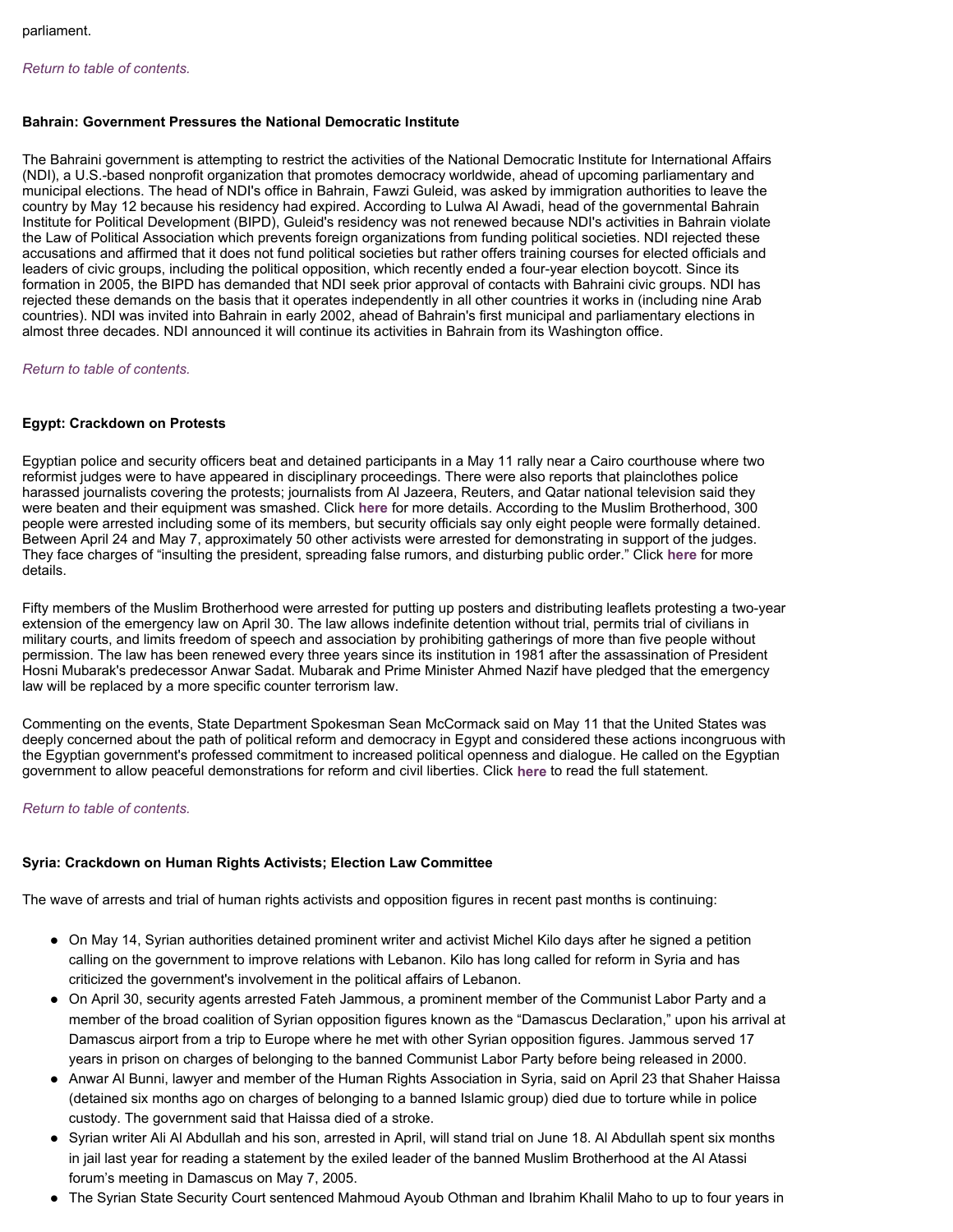prison on April 30, on charges of belonging to the outlawed Kurdistan Worker's Party. Said Mahmoud Khaled Bakri was also sentenced to four years on charges of belonging to an unidentified Islamist group. Click **here** for more information in Arabic.

The Syrian parliament announced on May 6 it will form a committee to draft a new electoral law before legislative and municipal elections in 2007. The committee will debate changing the current simple majority electoral system to a proportional representation system. Currently, candidates for legislative elections run in direct simple majority elections in 15 constituencies.

## *Return to table of contents.*

## **Palestine: Hamas and Fatah Prisoners Sign Joint Petition**

Amid violent clashes between members of the rival Fatah and Hamas parties, imprisoned members of both parties drafted a joint platform on May 10 that calls for the establishment of a Palestinian state within the 1967 boundaries alongside Israel. The document's two main signatories were Fatah leader Marwan Barghouti and a prominent Hamas figure, Abdel Khaliq Al Natsheh. While President Mahmoud Abbas welcomed the document, the response from Hamas was guarded. A "national dialogue" meeting between Hamas and Fatah to produce a common platform and pave the way for a government of national unity is scheduled to take place by the end of May.

#### *Return to table of contents.*

#### **Jordan: First Private Television Station**

Jordan's first private television station, ATV, is set to be launched in the coming months. According to the station's managing director Muhind Khatib, former journalist at pan-Arab satellite station *Al Arabiya*, ATV is aimed at satisfying the dire need for a private Jordanian station focused on domestic issues. ATV, which has the same ownership as the independent daily newspaper Al Ghad, received a license from the Jordanian Council of Ministers in 2004.

*Return to table of contents.* 

# **Libya: U.S. Restores Full Diplomatic Ties**

U.S. Secretary of State Condoleezza Rice announced on May 15 that the United States will remove Libya from a list of state sponsors of terrorism and reopen an embassy in Tripoli "in recognition of Libya's continued commitment to its renunciation of terrorism and the excellent cooperation Libya has provided to the United States and other members of the international community in response to common global threats faced by the civilized world since September 11, 2001." Relations between Libya and the United States dramatically improved after Libya committed to forswear support for terrorism and dismantle its weapons of mass destruction programs in 2003.

*Return to table of contents.* 

# **Algeria: President Pardons Journalists**

In an unprecedented move, Algerian president Abdelaziz Bouteflika announced on May 3 a pardon for journalists sentenced to prison for "gross insult to state officials, offending the president of the republic, injuring state institutions, defamation, and insult." The pardon only applies to journalists who have been definitively convicted after appeal, and not to those whose appeals are still pending. The pardon also excludes renowned journalist Mohamed Benchicou, who has been in prison since June 14, 2004, because he was not convicted of defamation but of violating the currency laws. His sentence, however, was widely viewed as retaliation for his daily *Le Matin's* critical editorial line against the government.

*Return to table of contents.* 

# **Morocco: Electoral Law Reform; Crackdown on Press Freedom**

The Moroccan ministry of interior is drafting a new electoral law and will refer it to parliament in its spring session, which began April 14. The amendments are being debated by Morocco's main political parties. The Socialist Union of Popular Forces (USFP)—the party with the most parliamentary seats (50/325)—is calling for maintaining the current proportional representation system but increasing the size of the electoral districts and the percentage of votes a party must obtain to enter parliament. Currently, parties that win over three percent of the vote in legislative elections are allowed representation in parliament. The National Rally of Independents (RNI, 41 seats) prefers a single-member district system. According to the Party for Justice and Development (PJD, 42 seats), a single-member district system would increase corruption and state interference in the elections. Like USFP, the PJD is also calling for an increase in the three percent threshold.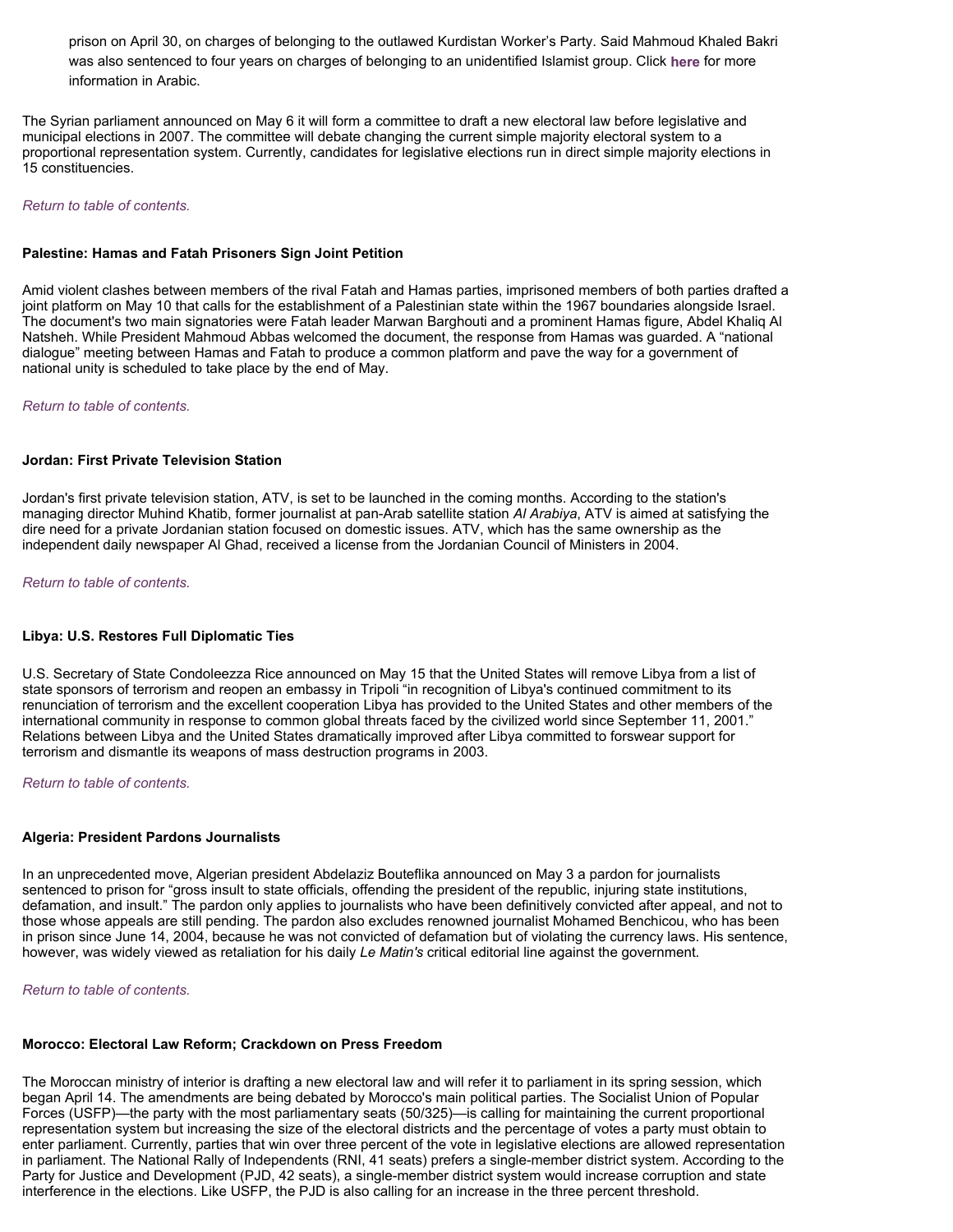Politically motivated prosecutions of independent newsweeklies are rolling back press freedom in Morocco, according to a new **report** by Human Rights Watch. In the past year, courts have imposed heavy fines on four weeklies or imprisoned their journalists; they are now instituting proceedings against a fifth weekly. The newsweekly facing the heaviest pressure is *Le Journal Hebdomadaire* after an appeals court upheld sentence of in a defamation suit. The punitive damages against the weekly's publisher Aboubakr Jamai and writer Fahd Iraqi were the biggest ever given to journalists in Morocco: 3.1 million dirham (US \$356,500) to the head of the European Strategic Intelligence and Security Center, a think tank in Brussels. The court also fined the magazine \$10,900. Some rights groups argue that the government is using this case to intimidate independent media.

*Return to table of contents.* 

## **Press Freedom Reports**

According to a **report** by Freedom House released on April 27, the Middle East and North Africa region continues to rank the lowest for press freedom in the world due to extremely restrictive legal environments in most countries. In a positive trend, however, the spread and influence of pan-Arab satellite television networks has led to greater openness in the media environment throughout the region. Also four countries—Algeria, Morocco, Jordan, and Egypt—have seen improvements since 2004 and are only one point away from being ranked as Partly Free on the Press Freedom Index.

Libya and Syria were ranked the fifth and ninth most censored countries in the world respectively in a May 3 **report** by the New York-based Committee to Protect Journalists (CPJ). According to the report, Libya has the most tightly controlled media in the Arab world. The government owns and controls all print and broadcast media and does not allow news or views critical of Libyan leader Muammar Qadhafi or of the government. In Syria, the media are under heavy state control and influence; some newspapers and broadcast outlets are in private hands but are owned by regime loyalists or are barred form disseminating political content. The regime has harassed critics through arrests or warning.

A special CPJ report ("**Princes, Clerics, and Censors**") released on May 9 finds that independent reporting on politics remains nearly absent from the Saudi press. According to the report, the country's conservative religious establishment acts as a powerful lobbying force against enterprising coverage of social, cultural, and religious matters and government officials dismiss editors, suspend or blacklist dissident writers, order news blackouts on controversial topics, and admonish independent columnists over their writings to deter criticism or to appease religious constituencies.

*Return to table of contents.* 

#### **Upcoming Political Events**

- Iraq: National Reconciliation Conference in Baghdad, June 11-12.
- Bahrain: Municipal elections in May; legislative elections in October.
- Jordan: Municipal elections expected in mid-2006.
- Yemen: Presidential and municipal elections, September 2006.

#### *Return to table of contents.*

#### **Views from the Arab Media**

*Al Jazeera*'s political debate show "**Ma Wara Al Khabar** " (Behind the News) featured on May 12 a discussion on the status of Syrian opposition movements. Fayez Sayegh, director-general of state-run Syrian television and radio, accused the Syrian opposition in exile of being out of touch with the reality in Syria and distorting the situation to appeal to Western governments. He asserted that there is a national movement within the Syrian Baath Party that is trying to introduce reforms without undermining Syria's sovereignty and national interests. Misef Halfawi, a leader in a new London-based Islamist movement, argued that his movement has supporters in Syria but that it had to be announced from London because the Syrian government prohibits free expression. Hazem Nahar, member of the founding committee of the Damascus Declaration, admitted that the Syrian opposition is still in its infancy but said that all its members are working for the interests of the Syrian people.

Syrian writer Shadi Qahwash criticizes the Syrian government's attempts to reform the political party and electoral laws in a May 11 opinion **article** in *Ash Sharq Al Awsat*. He contends that despite the government's claim, the changes proposed in the draft political party law do not encourage pluralism. By stipulating that only parties that accept the National Progressive Front platform will receive licenses, the law excludes real opposition parties. Qahwash also doubts the electoral committee's capacity to draft a fair electoral law because it is composed mainly of Baath party members.

A May 8 episode of "**Ma Wara Al Khabar**" discussed the rising tension between Hamas and Fatah. Bassam Al Salhi, member of the Palestinian Legislative Council, agued that the situation has escalated because Fatah did not respect election results and continued to interact with Hamas as if it were still an opposition party. Journalist Yasser Al Zaatera added that there is a concerted effort by some Palestinian officials to deprive Hamas of any actual power.

In an April 27 opinion **article** in *Ash Sharq Al Awsat*, Saleh Al Qilab, former Jordanian minister of information and director of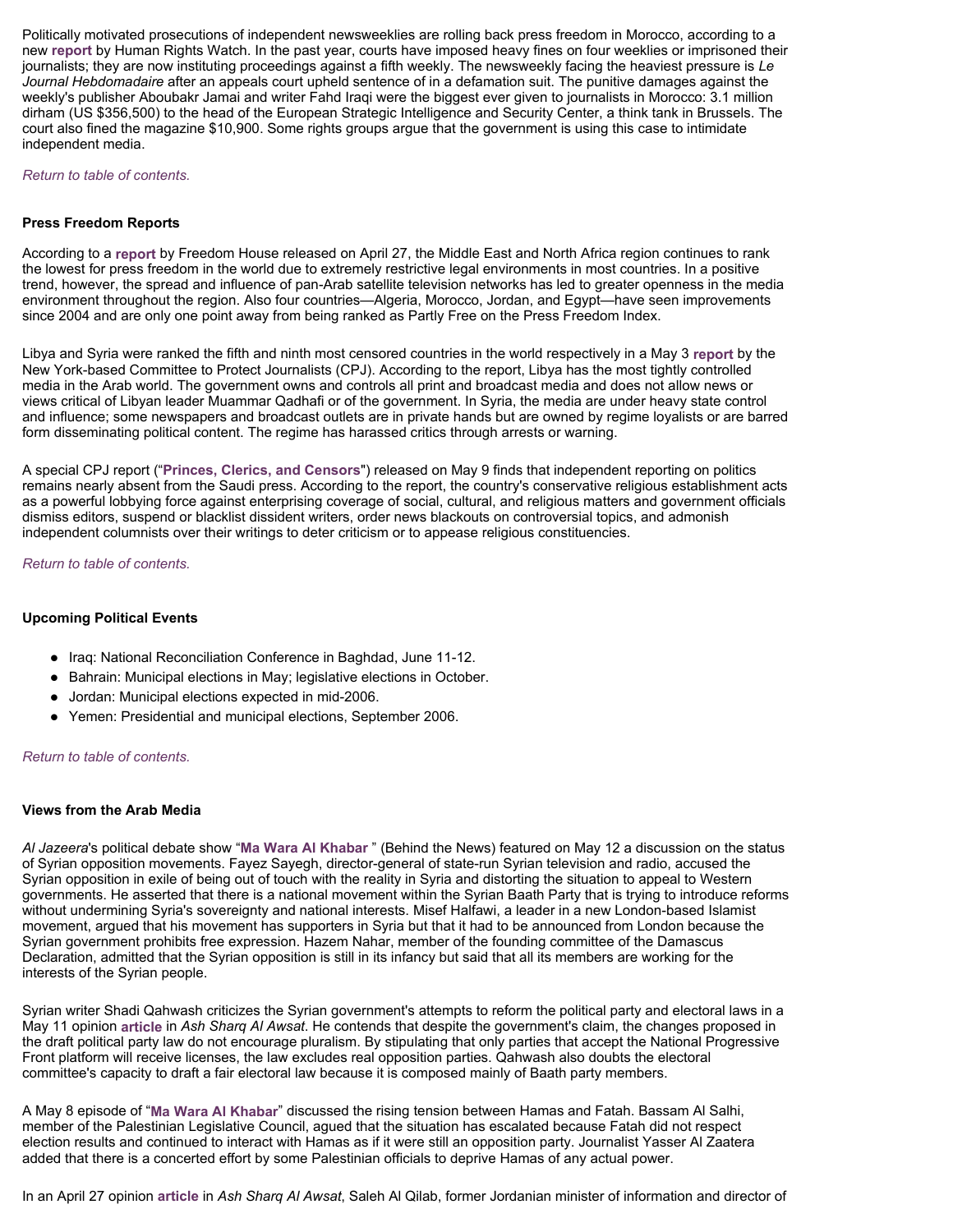*Al Arabiya*, argues that the arms smuggling dispute between the Jordanian government and Hamas highlights a split in the Hamas leadership since its electoral victory. The reactions from different Hamas leaders to the accusations leave no doubt that there are two movements: an external movement led by Khalid Mishal and an internal one headed by Ismail Haniyya.

A May 14 **article** in Jordan's independent daily *Al Ghad* by Mohammad Abu Rumman posits that the Hamas dispute has unmasked tense relations between the Jordanian government and the Muslim Brotherhood. To date Jordan has provided a model of cohabitation for the region because the relationship between the government and the Islamists was founded on common principles: working peacefully under the constitutional umbrella, rejecting violence, recognizing the importance of political stability, and placing Jordan's national interest above other regional interests. This dispute provides an opportunity for both parties to renew their commitment to these principles. In this context, Jordan's Muslim Brotherhood has a responsibility to act as an effective mediator between the government and Hamas.

On *Al Arabiya*'s political show "**Panorama**" on May 8, hostess Najwa Qassem interviewed Kuwaiti politicians on the electoral reform debate. Kuwaiti parliament member Saleh Ashour argued that the main issue in the debate is the size of the electoral districts and that they must be drawn in a way that ensures that the difference in the population of the districts is between 10 and 30 percent. He added that the resizing of the districts will reinvigorate the political scene by allowing the entry of new political actors.

*Return to table of contents.* 

# **Read On**

Several recent publications focus on developments in **Iraq**:

- In *Iraq: The Logic of Withdrawal*, Anthony Arnove makes the case for immediate withdrawal of U.S. troops from Iraq; he asserts that the U.S. presence is the main source of instability in the country (New York: The New Press, 2006).
- Civil war has already begun in Iraq, and the U.S. presence only exacerbates terrorism. Immediate withdrawal from Iraq might be the best means for achieving U.S. interests in the greater Middle East, argues William E. Odom in "**Cut and Run? You Bet**" (*Foreign Policy*, May/June 2006).
- The United States is losing the Iraq war, concludes Nir Rosen. Rosen's first-hand account *In the Belly of the Green Bird: The Triumph of the Martyrs in Iraq* describes Iraq's occupation, reconstruction and the country's apparent descent into civil war (New York: Free Press, 2006).
- Adeed Dawisha and Larry Diamond argue that Iraq's three elections in 2005 demonstrate the limits of electoral system design in managing polarizing divisions ("Iraq's Year of Voting Dangerously," Journal of Democracy, vol. 17, no. 2, April 2006, 89-103).

Several recent publications discuss **Egypt**:

- Supporting liberal ideas and figures in Egyptian politics represents a realistic approach for transforming the regime from within, contends Hala Mustafa in "**A Policy for Promoting Liberal Democracy in Egypt**" (Foundation for Defense of Democracies, White Paper Series, May 2006).
- Recent clashes between Muslims and minority Coptic Christians in Egypt triggered unprecedented public debate over sectarian tensions in the country. National consensus on issues of political reform and citizenship is a precondition for answering the Coptic question, argues Issandr El Amrani in " **The Emergence of the 'Coptic Question' in Egypt**" (*Middle East Report Online*, April 28, 2006).
- Egypt's 2005 presidential and parliamentary elections—widely dismissed as a sham—in fact marked a significant departure in the Egyptian political scene, argues Yoram Meital in "The Struggle over Political Order in Egypt: The 2005 Elections" (*Middle East Journal*, vol. 60, no. 2, Spring 2006, 257-79).

Several publications address reform in specific Arab countries:

z In "**Syria: What Reforms While a Storm is Building**," Samir Aita examines the prospects for political reform in **Syria**, and analyzes the impact of regional and internatinoal developments on the domestic situation (Arab Reform Initiative, Arab Reform Brief no. 60, April 2006).